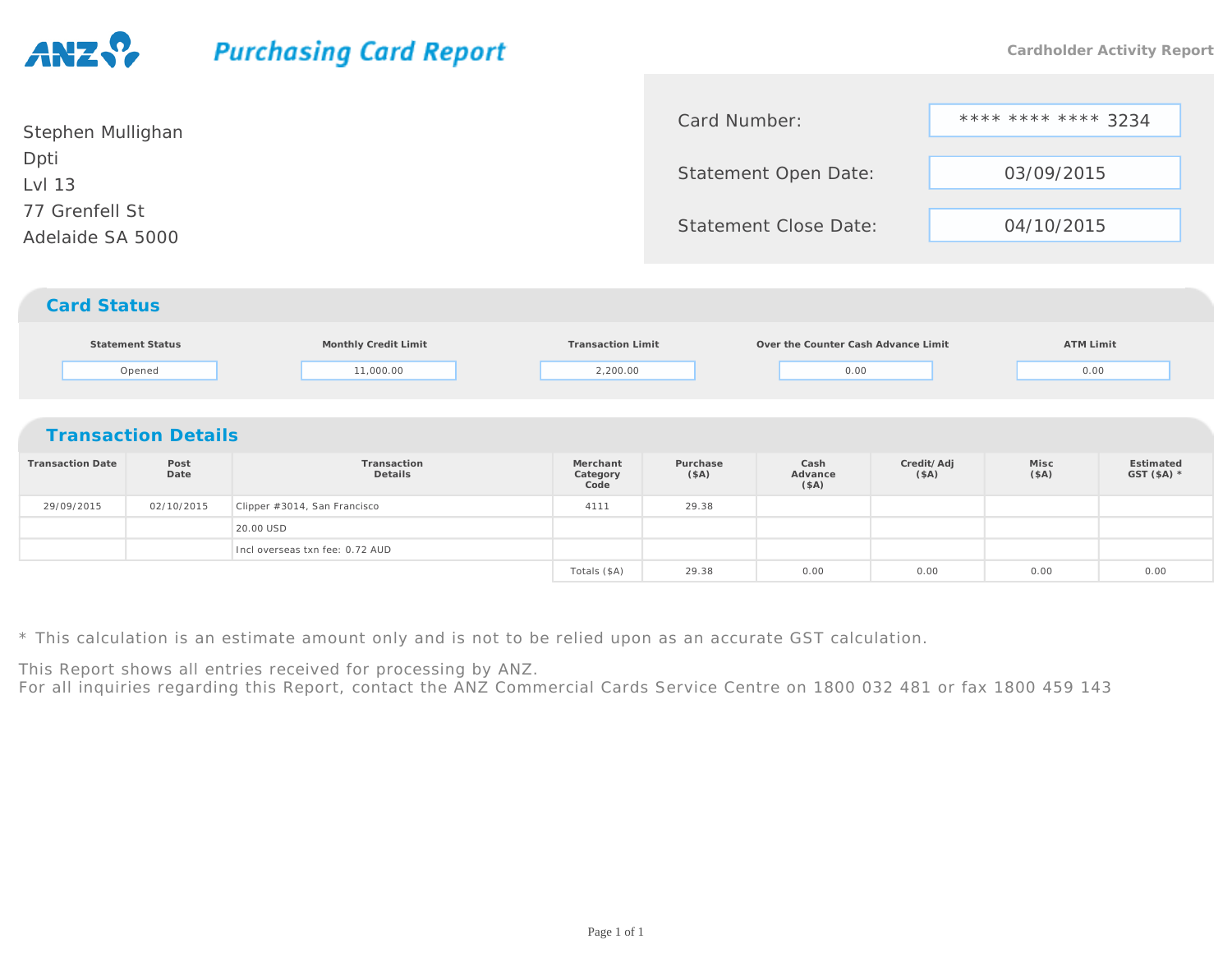## **Purchasing Card Report Cardholder Activity Report** \*\*\*\* \*\*\*\* \*\*\*\* 2617Card Number:John BistrovicDptiStatement Open Date: 03/09/2015 Gpo Box 1533Adelaide SA 5001Statement Close Date: 04/10/2015*Card Status***Statement StatusMonthly Credit Limit Transaction Limit Over the Counter Cash Advance Limit ATM Limit**

 $2,200.00$  0.00 0.00 0.00 0.00

|                         | <b>Transaction Details</b> |                                       |                              |                  |                         |                    |              |                      |
|-------------------------|----------------------------|---------------------------------------|------------------------------|------------------|-------------------------|--------------------|--------------|----------------------|
| <b>Transaction Date</b> | Post<br>Date               | Transaction<br>Details                | Merchant<br>Category<br>Code | Purchase<br>(SA) | Cash<br>Advance<br>(SA) | Credit/Adj<br>(SA) | Misc<br>(SA) | Estimated<br>GST(SA) |
| 24/09/2015              | 28/09/2015                 | Uber Australia Pty Ltd, San Francisco | 4112                         | 10.00            |                         |                    |              | 0.91                 |
| 24/09/2015              | 28/09/2015                 | Liquidspace, Inc., 8552547843         | 5045                         | 354.64           |                         |                    |              |                      |
|                         |                            | 240.00 USD                            |                              |                  |                         |                    |              |                      |
|                         |                            | Incl overseas txn fee: 8.65 AUD       |                              |                  |                         |                    |              |                      |
| 25/09/2015              | 30/09/2015                 | Five Emerald Limousine, 415-812-1757  | 4121                         | 191.02           |                         |                    |              |                      |
|                         |                            | 130.00 USD                            |                              |                  |                         |                    |              |                      |
|                         |                            | Incl overseas txn fee: 4.66 AUD       |                              |                  |                         |                    |              |                      |
| 26/09/2015              | 29/09/2015                 | T-Mobile 9750, San Francisco          | 4812                         | 44.09            |                         |                    |              |                      |
|                         |                            | 30.00 USD                             |                              |                  |                         |                    |              |                      |
|                         |                            | Incl overseas txn fee: 1.08 AUD       |                              |                  |                         |                    |              |                      |

Opened

d 11,000.00

| 26/09/2015 | 29/09/2015 | Uber, 866-5761039                 | 4121        | 31.68 |  |  |
|------------|------------|-----------------------------------|-------------|-------|--|--|
|            |            | 21.56 USD                         |             |       |  |  |
|            |            | Incl overseas txn fee: 0.77 AUD   |             |       |  |  |
| 27/09/2015 | 29/09/2015 | Uber Technologies Inc, 8665761039 | 4121        | 65.05 |  |  |
|            |            | 44.27 USD                         |             |       |  |  |
|            |            | Incl overseas txn fee: 1.59 AUD   |             |       |  |  |
| 28/09/2015 | 30/09/2015 | Uber Technologies Inc, 8665761039 | 4121        | 22.27 |  |  |
|            |            | 15.16 USD                         |             |       |  |  |
|            |            | Incl overseas txn fee: 0.54 AUD   | Page 1 of 2 |       |  |  |